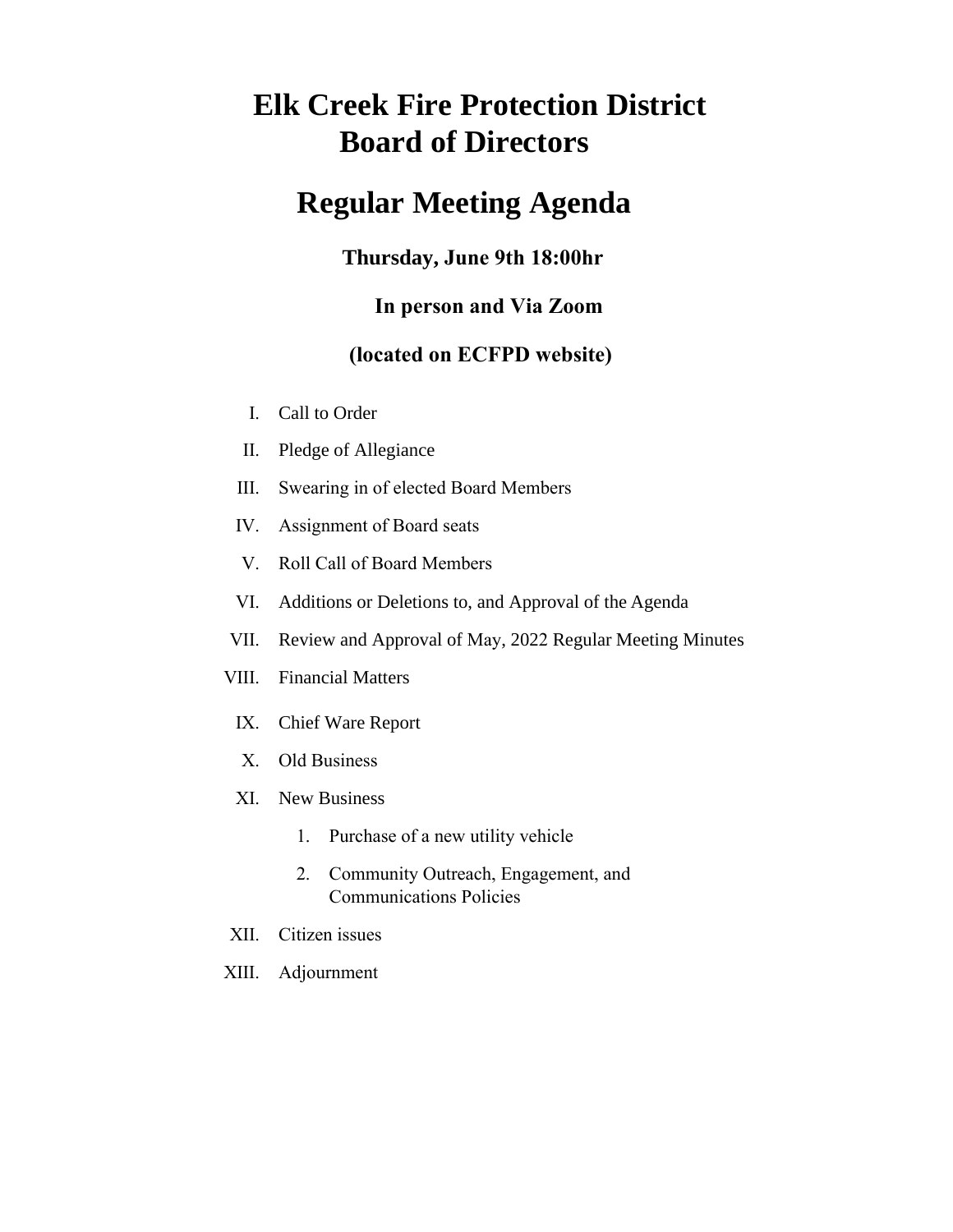### **RECORD OF MINUTES Elk Creek Fire Protection District Regular Board Meeting May 12th, 2022 In person and via Zoom**

Director Pixley called the regular meeting of the Board of Directors to order on May 12th, 2022 at 18:12 hours.

### **ROLL CALL**

Directors Present: Greg Pixley Kent Wagner - joined immediately following the roll call Sharon Woods Melissa Baker Dominique Devaney

Also Present: Jacob Ware, Fire Chief Barbara Stockton, District Administrator John Chmil, District Attorney

#### **PLEDGE OF ALLEGIANCE**

Pledge led by Melissa Baker

#### **AGENDA**

.

Agenda was reviewed by board members and reorganized to move the Election Process update from John Chmil from New Business to Old Business, House Bill (HB) 21-1110 was added as item #3 under New Business. A Wildland Report was added to the Chief's Report.

### **APPROVAL OF MINUTES**

Director Devaney requested the April 2022 minutes revise the language under Citizen Issues item #2 "Nextdoor and social media postings should could also be increased."

**MOTION** to approve the April, 2022 regular meeting minutes with revisions. (Dominique Devaney seconded by Melissa Baker) **MOTION PASSED**

#### **FINANCIAL MATTERS**

**MOTION** to approve the April 2022 expenses. (Kent Wagner seconded by Melissa Baker) **MOTION PASSED**.

### **EXECUTIVE SESSION**

**MOTION** to move into Executive Session as authorized by §24-6-402(4)(b), Conferences with an attorney for the purposes of receiving legal advice on the Election Process (Sharon Woods seconded by Melissa Baker) **MOTION PASSED.** 

Executive session began at 18:52 and adjourned at 19:22.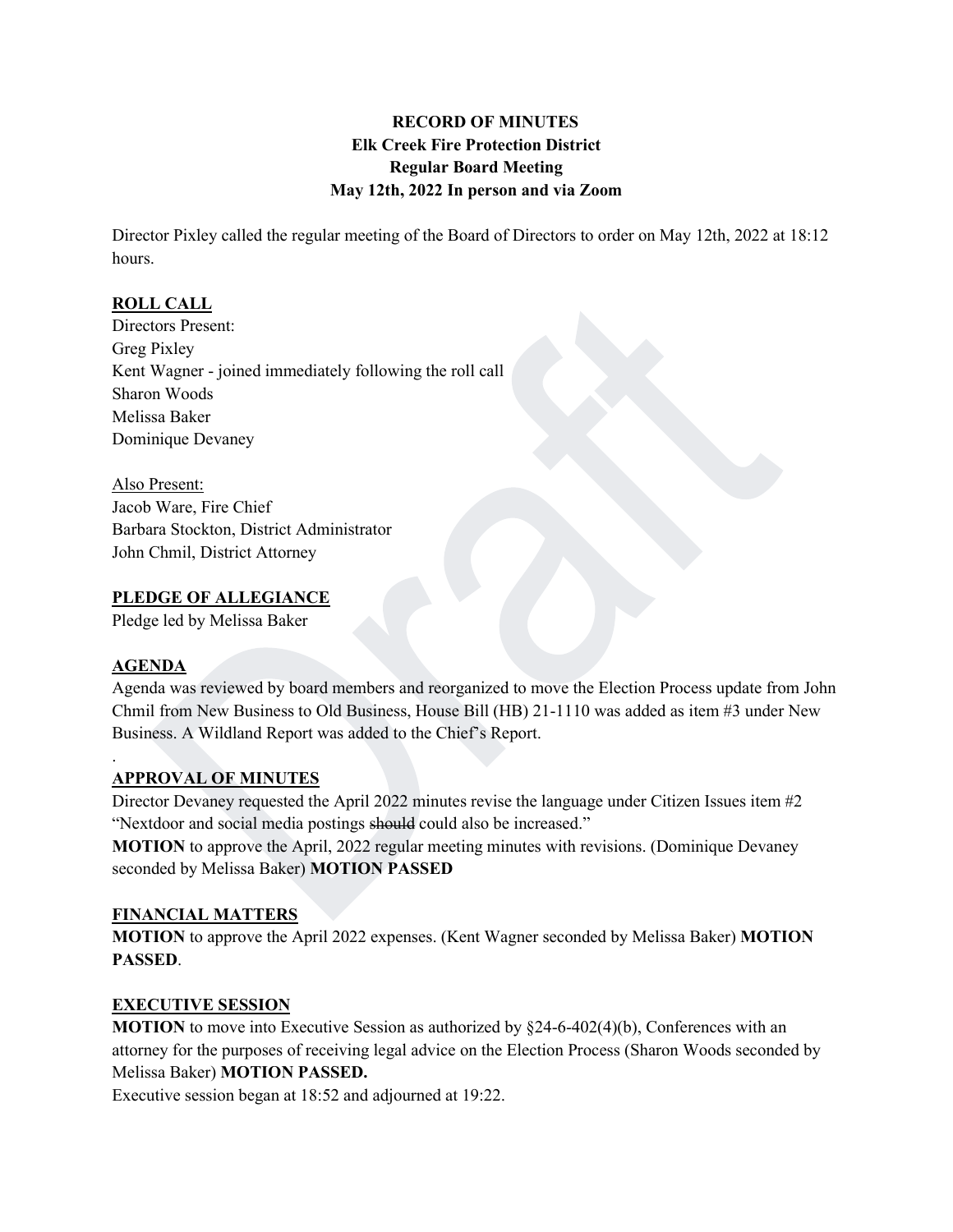#### **OLD BUSINESS**

- 1. Consolidation Report There is nothing new to report. Boards decided to wait until after the election to resume discussions.
- 2. Election Process update by Legal Counsel, John Chmil. The results currently posted are the unofficial abstract. There is an eight-day process required by the Election Judges for any UOCAVA ballots. After the eight days, the Canvas Board will confirm the election numbers and certify the results as final. If the numbers indicate a tie, there is a procedure to determine the winner. If the results determine a close win, then there will be a recount. Any candidate can ask for a recount at their expense.

### **NEW BUSINESS**

- 1. SDA Workshop. On June 10th there will be an SDA workshop in Evergreen. The next one will be June 23rd off Countyline Road.
- 2. Sale of Vehicles **MOTION** to surplus the 2011 Chevy Suburban (Dominique Devaney seconded by Melissa Baker) **MOTION PASSED**
- 3. House Bill (HB) 21-1110, which requires state and local public entities to meet established website accessibility standards. Under the law, government websites must provide reasonable accommodations for people with disabilities. There was discussion about the department signing an agreement with the Statewide [Internet Portal Authority](https://sipa.colorado.gov/) (SIPA) to work towards compliance. The board will be required to approve this agreement.

### **CITIZEN ISSUES**

- 1. There was a request for more information about the location, time and process of the Canvas Board meeting.
- 2. Concern was expressed about the quality of the accommodations for the Wildland Fire Crew
- 3. Concern was expressed about notice for those who applied to the Academy

#### **ADJOURNMENT**

**MOTION** (Dominique Devaney; seconded by Melissa Baker) to adjourn the meeting. **MOTION PASSED.**

The meeting of the Board of Directors concluded at 19:50 hours

## **BY ORDER OF THE BOARD OF DIRECTORS OF THE ELK CREEK FIRE PROTECTION**

**DISTRICT**

**BY: /s/** Melissa Baker Secretary of the District.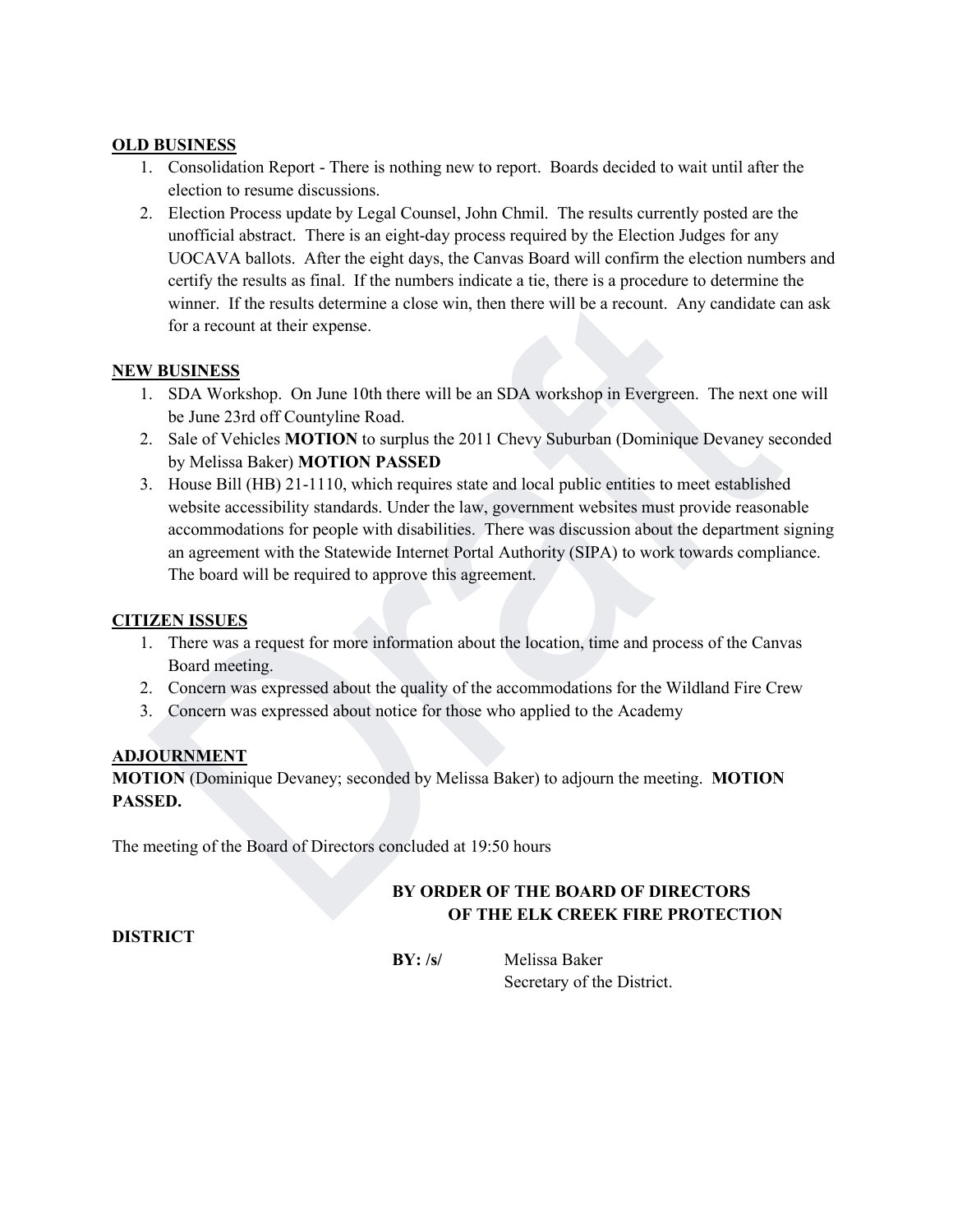#### ELK CREEK FIRE PROTECTION DISTRICT Income Statement For the Five Months Ending May 31, 2022

|                              |                                       |        | <b>Current Month</b> |                           | Year to Date |                | Year to Date     |
|------------------------------|---------------------------------------|--------|----------------------|---------------------------|--------------|----------------|------------------|
|                              |                                       |        | Acutal               |                           | Actual       |                | Budget           |
| Revenues                     |                                       |        |                      |                           |              |                |                  |
| 104000                       | Property Tax Revenue - Jeffco         | \$     | 435,572 \$           |                           | 1,956,221 \$ |                | 3,311,286        |
| 104010                       | Property Tax Revenue -Parkco          | \$     | 81,302 \$            |                           | 255,409 \$   |                | 390,867          |
| 104040                       | <b>Delinquent Taxes</b>               | $($ \$ | $252)$ (\$           |                           | $3,794)$ (\$ |                | 3,000            |
| 104100                       | Specific Own. Taxes - Jeffco          | \$     | 17,067 \$            |                           | 90,378 \$    |                | 175,000          |
| 104110                       | Specific Own. Taxes - Parkco          | \$     | 2,904 \$             |                           | 16,738 \$    |                | 45,000           |
| 104200                       | Interest Income Jeffco                | \$     | 51 (\$               |                           | $187)$ \$    |                | 1,000            |
| 104210                       | Interest Income Parkco                | \$     | 5                    | <sup>\$</sup>             |              | 5\$            | 500              |
| 104220                       | Interest Income Investments           | \$     | 2,982 \$             |                           | 5,775 \$     |                | 1,500            |
| 104300                       | <b>Ambulance Billings</b>             | \$     | 4,855 \$             |                           | 130,267 \$   |                | 700,000          |
| 104310                       | Ambulance Billings-MCR/MCD Adj        | \$     |                      | 0(                        | 47,476) (\$  |                | 250,000)         |
| 104400                       | Other Income                          | \$     | $\mathbf{0}$         | $\mathcal{S}$             | 2,500 \$     |                | $\theta$         |
| 104430                       | Permits - Inspection Fees             | \$     | 1,898 \$             |                           | 3,990 \$     |                | 22,000           |
| 104450                       | Donations                             | \$     | $200 \text{ }$ \$    |                           | 2,550 \$     |                | 5,000            |
| 104460                       | Lease Revenue                         | \$     | 25,539 \$            |                           | 35,506 \$    |                | 50,000           |
| 104480                       | Revenue from Surplus Equipment        | \$     | $\boldsymbol{0}$     | $\boldsymbol{\mathsf{S}}$ | $1,250$ \$   |                | 10,000           |
| 104700                       | <b>CRRF</b> Reimbursement             | \$     | $\boldsymbol{0}$     | $\mathcal{S}$             |              | 0 <sup>3</sup> | 1,278,275        |
| 104720                       | Travel                                | \$     |                      | 0(                        | $1,340$ \$   |                | $\boldsymbol{0}$ |
| 104760                       | Miscellaneous                         | \$     |                      | 0 <sup>5</sup>            | 40 \$        |                | $\overline{0}$   |
| 104800                       | <b>Mitigation Contracts</b>           | \$     |                      | 0 <sup>5</sup>            |              | 0 <sup>3</sup> | 63,507           |
|                              |                                       |        |                      |                           |              |                |                  |
|                              | <b>Total Revenues</b>                 | \$     | 572,122 \$           |                           | 2,447,830 \$ |                | 5,800,935        |
| Expenses - Administration    |                                       |        |                      |                           |              |                |                  |
|                              | Total Expenses - Administration       | \$     | 40,732 \$            |                           | 291,669 \$   |                | 945,141          |
| Expenses - Fire              |                                       |        |                      |                           |              |                |                  |
|                              | Total Expenses - Fire                 | \$     | 42,853 \$            |                           | 264,474 \$   |                | 689,550          |
| Expenses - Training          |                                       |        |                      |                           |              |                |                  |
|                              | Total Expenses - Training             | \$     | 527 \$               |                           | 17,054 \$    |                | 193,668          |
| <b>Expenses - Prevention</b> |                                       |        |                      |                           |              |                |                  |
|                              | Total Expenses - Prevention           | \$     | 7,902 \$             |                           | 30,865 \$    |                | 149,918          |
| Expenses - EMS               |                                       |        |                      |                           |              |                |                  |
|                              |                                       |        |                      |                           |              |                |                  |
|                              | <b>Total Expenses - EMS</b>           | \$     | 69,300 \$            |                           | 396,241 \$   |                | 950,735          |
|                              | Expenses - Wildland/Suppression       |        |                      |                           |              |                |                  |
|                              | Total Expenses - Wildland/Suppression | \$     | 53,295 \$            |                           | 233,841 \$   |                | 542,868          |

Expenses - Fuels Crew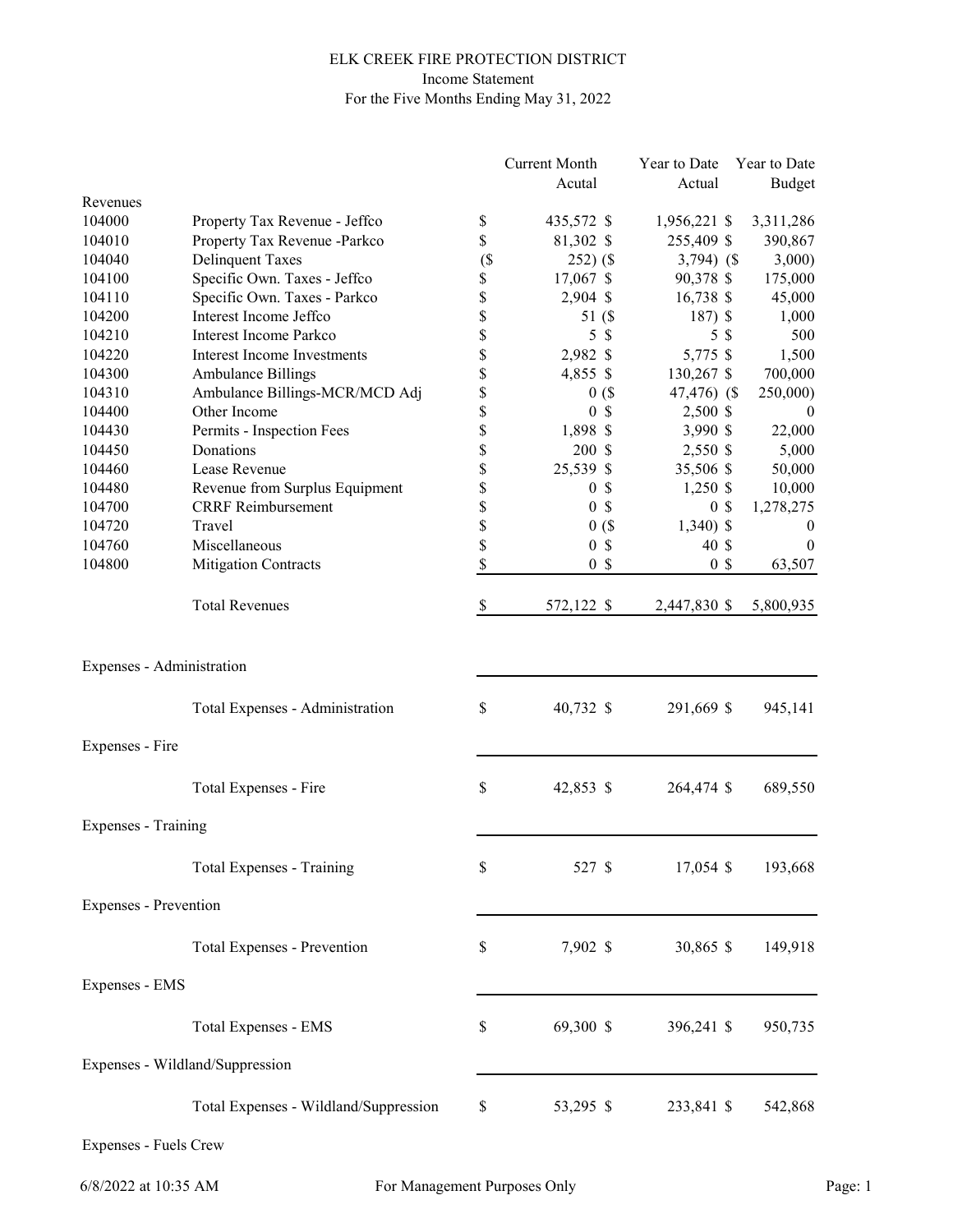#### ELK CREEK FIRE PROTECTION DISTRICT Income Statement For the Five Months Ending May 31, 2022

|                           |                                 |      | <b>Current Month</b><br>Acutal | Year to Date<br>Actual | Year to Date<br><b>Budget</b> |
|---------------------------|---------------------------------|------|--------------------------------|------------------------|-------------------------------|
|                           | Total Expenses - Fuels Crew     | \$   | 14,303 \$                      | 36,953 \$              | $\boldsymbol{0}$              |
| Expenses - CRRF           |                                 |      |                                |                        |                               |
|                           | <b>Total Expenses - CRRF</b>    | \$   | 58,776 \$                      | 89,847 \$              | 1,083,284                     |
| Expenses - Maintenance    |                                 |      |                                |                        |                               |
|                           | Total Expenses - Maintenance    | \$   | 9,664 \$                       | 25,290 \$              | $\boldsymbol{0}$              |
| Expenses - Fire Stations  |                                 |      |                                |                        |                               |
|                           | Total Expenses - Fire Stations  | \$   | 6,808 \$                       | 81,566 \$              | 290,750                       |
| Expenses - Leases/Capital |                                 |      |                                |                        |                               |
| 608326                    | Capital - EMS                   | $\$$ | 0 <sup>8</sup>                 | 0 <sup>5</sup>         | 25,000                        |
| 608336                    | Capital - Fire                  | \$   | 91,630 \$                      | 143,860 \$             | 120,000                       |
| 608606                    | Capital - Facilities            | \$   | 0 <sup>5</sup>                 | 8,151 \$               | 800,000                       |
|                           | Total Expenses - Leases/Capital | \$   | 91,630 \$                      | 152,011 \$             | 945,000                       |
|                           | <b>Total Expenses</b>           | \$   | 395,789 \$                     | 1,619,810 \$           | 5,790,914                     |
|                           |                                 |      |                                |                        |                               |
|                           | Net Income                      |      | 176,333 \$                     | 828,020 \$             | 10,021                        |
|                           |                                 |      |                                |                        |                               |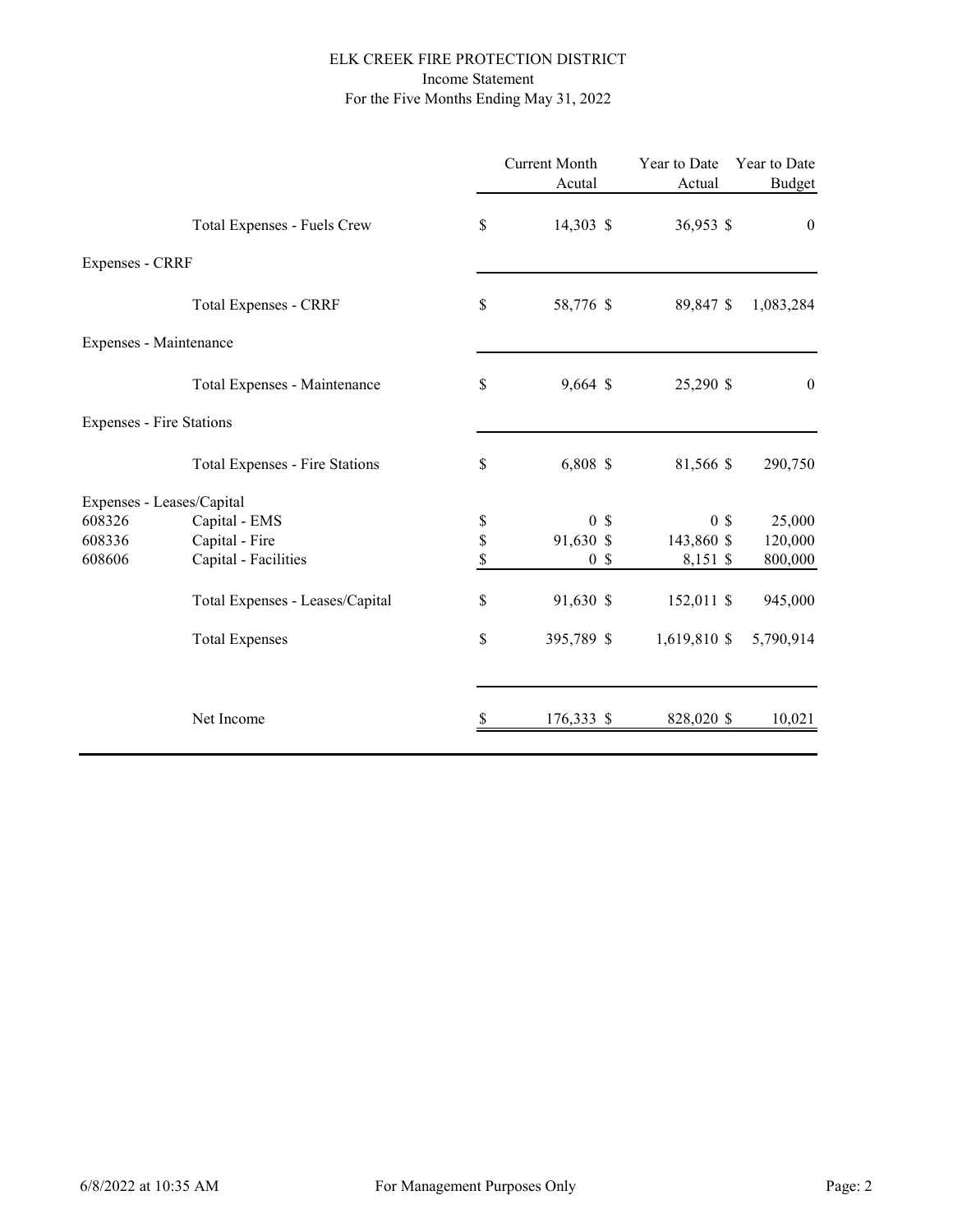

**Fire Department Monthly Status Report**

# **June 9, 2022**

## **MESSAGE FROM THE CHIEF**

The 2022 fire academy is almost complete with 10 Elk Creek members. The final Hazardous Materials test is July 12th. The graduation is being scheduled for early August and it will include the last academy that did not have a graduation due to the COVID-19 pandemic.

Fire season is picking up across the west while the front range continues to see moisture. The predictions are the summer will dry out in August and will be drier and warmer. With our lower fire danger, we have been able to send resources out to NM and TX to assist with fires.

Many capital improvements are starting, including updating the training room which will include new screens and sound system, a "gas boy" fuel system and some improvements to the living quarters.

The consolidation project is going to start after a break with the board elections. The next meeting will be at the end of June.

The hiring process is moving into the interview stage with interviews being set for the end of the month.

 Jacob N. Ware Fire Chief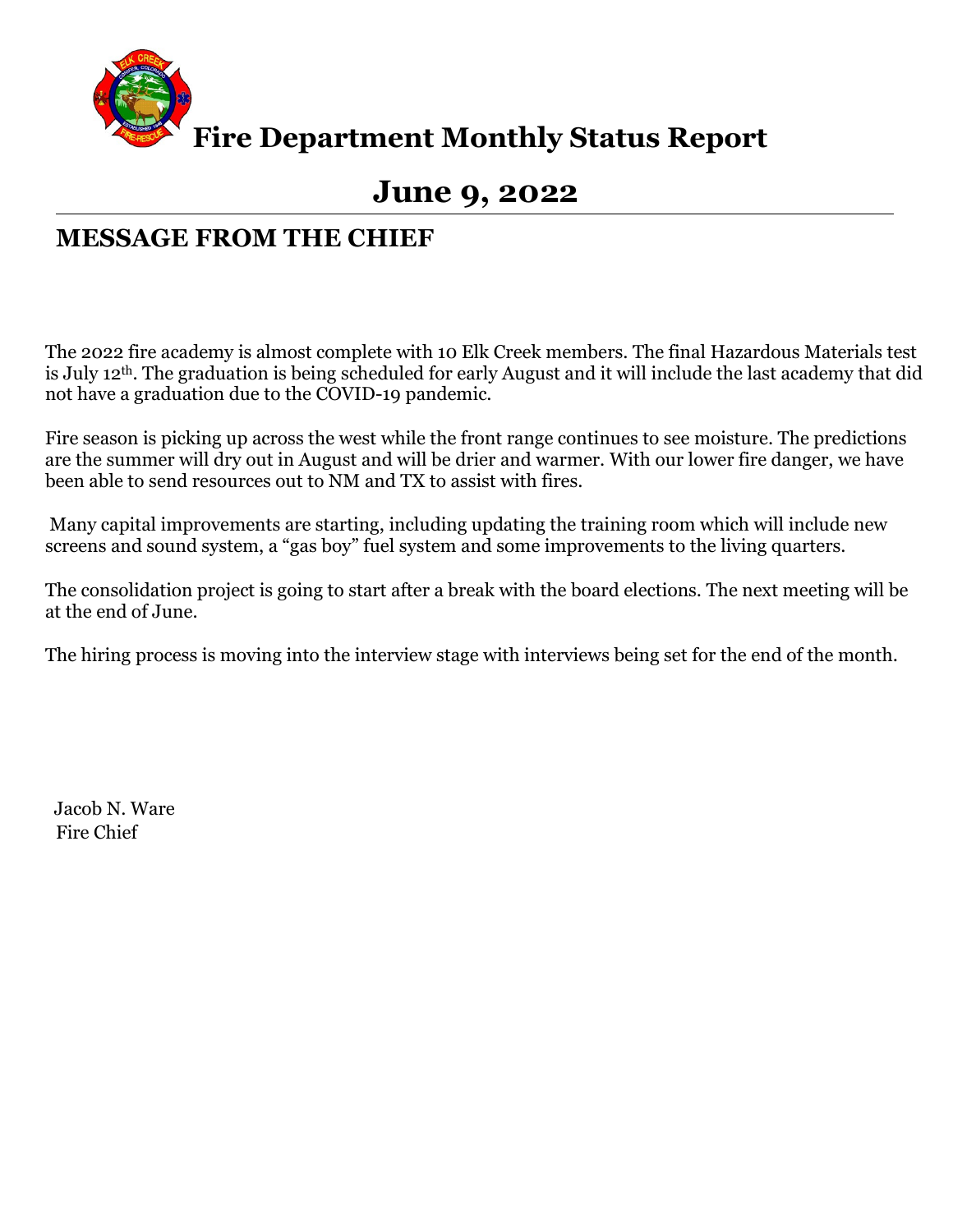# **OPERATIONS (May)**

- Volunteer firefighters had 179 hours of staffing at Station 1.
- Elk Creek Averaged 2.6 members per call.
- 51% of the calls overlapped (59 Calls)
- Average Response Time 10:03

| <b>February - Emergency Incidents</b>        | 2020 | 2021           | 2022           |
|----------------------------------------------|------|----------------|----------------|
| 1. Fire                                      | 3    | $\overline{2}$ | $\overline{2}$ |
| 2. Emergency Medical Services (EMS) & Rescue | 56   | 53             | 70             |
| 3. Hazardous Condition (No Fire)             | 6    | h              |                |
| 3. Service Call                              | 13   |                | 18             |
| 4. Good Intent Call                          | 14   | 17             | 15             |
| 5. False Alarm and False Call                | 10   |                | h              |
| 6. Special Incident                          | O    |                |                |
| <b>Total</b>                                 | 102  | 90             | 120            |
|                                              |      |                |                |

| <b>May-Additional Emergency Incidents</b>                                               | $2020$   2021   2022 |  |
|-----------------------------------------------------------------------------------------|----------------------|--|
| Automatic/Mutual Aid Emergency Responses provided to<br>the Elk Creek by other Agencies |                      |  |

| <b>May Ambulance Transports</b> | 2020 | 2021 | 2022 |
|---------------------------------|------|------|------|
|                                 | ററ   |      |      |

## **TRAINING**

- Firefighters logged 150 hours of training for the month.
- The 2022 recruit academy has completed all of their training and the final test is on July 12th. We are looking at early August for a graduation ceremony.
- The Elk Creek/ Inter Canyon type 4 IMT had a joint training with the Jefferson County Type 3 IMT.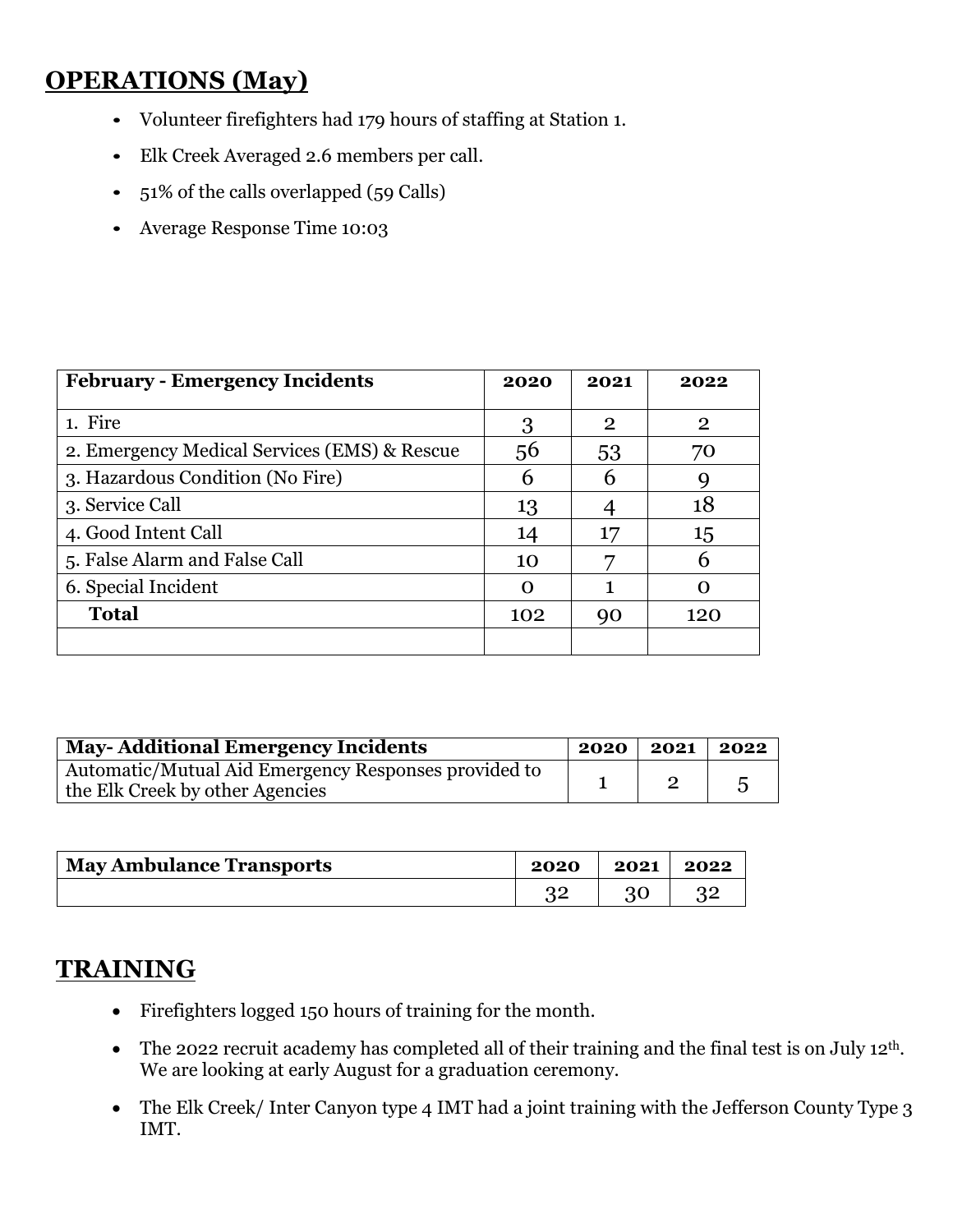## **FIRE PREVENTION**

• Fire Marshal Parker completed 63 inspections.

# **FLEET,EQUIPMENT, & FACILITIES**

## **Fleet:**

.

- We were able to sell the 2002 type 6 engine and a surplus pump/ tank package for 50,000 to another Fire Department in Nebraska
- The insurance work on the engine's has been delayed due to a parts shortage.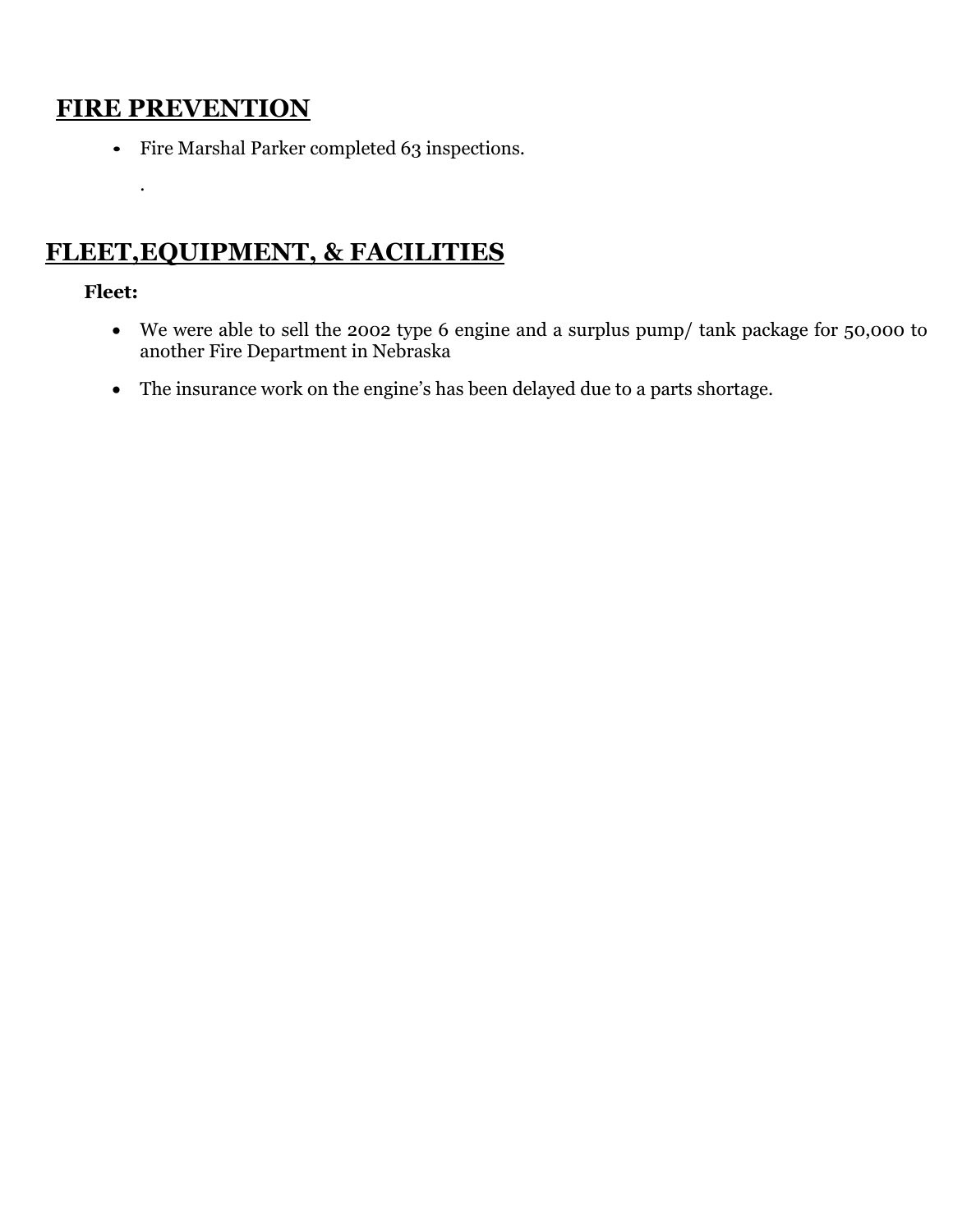

**Elk Creek/Inter-Canyon Fire Protection Districts** Wildfire Division Report 2021 Time & Work Report **May, 2022**



## **- Wildfire Prepared**

- o 20 assessments were completed this month
	- weather forced several reschedules
	- 9 were in Hilldale Pines planning unit for the FRWM grant
	- cutting has already begun by contractors
- **- Ambassadors**
	- o have continued to be on-board
		- 32 ambassadors currently due to some attrition
- **- COSWAP:**
	- o Two grants were submitted jointly by Elk Creek, Jefferson County, and USPP members and have been funded. More details will be provided at the next board meeting
	- **- Foxton**
		- Final grant reimbursement paperwork has been submitted to the state for \$17,000. No response from the state as of tonight.
	- **Firefighter Safety and Disease Prevention Grant**
		- This will help purchase new bunker gear and
		- Moya is coordinating and has started sizing new bunker gear.

## **- Glenelk**

- o FRWM project is ongoing work is nearly completed on the fuel break above Glenelk
- **- Sampson / Maxwell**
	- o Planning continues for the connecting road between the two communities. Lockheed Martin still involved for potential 3rd option to exit the communities to Wadsworth in the event of emergency.